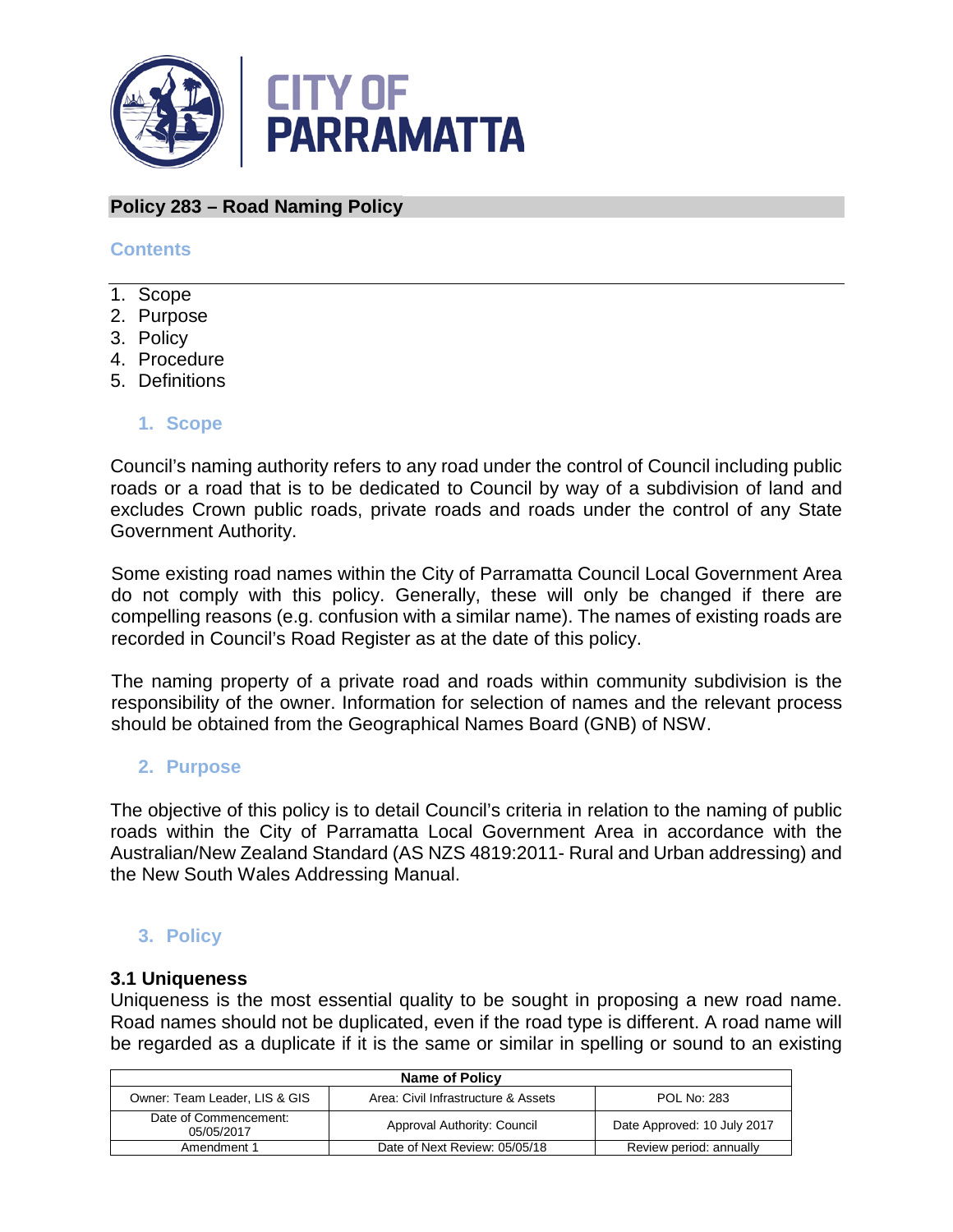

name, regardless of the road type (eg: there should be no other road named Arthur, even if called Arthur Court or Arthur Place).

Road names shall not be duplicated:

- Within the same address locality
- Within an adjoining address locality
- Within a local government area, and
- Within 10 kilometres in a metropolitan urban area
- Within 20 kilometres in a regional urban area

### **3.2 Source**

Preferred sources for road names include:

- Aboriginal names
- Local history, including early explorers, settlers, and other eminent persons,
- Thematic names such as flora and fauna,
- Landmarks,

Names should be appropriate to the physical, historical or cultural character of the area.

Large subdivisions with multiple roads should use an overall theme for naming of roads.

The origin of each name should be clearly stated and subsequently recorded.

Proposed use of Aboriginal names must demonstrate consultation with local Aboriginal communities including relevant organisations such as Local Aboriginal Land Councils and/or Council's Darug Reference Panel. (LALC).

Proposed use of historic names must demonstrate consultation with the Local Historical Society.

#### **3.3 Communication and Propriety**

Names should not be offensive, racist, derogatory or demeaning (refer to NSW Anti-Discrimination legislation).

Names should be easily pronounced.

Road names shall not be misspelt and not contain abbreviations. In particular, the spelling of personal names shall be able to be validated by reference to primary sources.

| Name of Policy                      |                                     |                             |  |
|-------------------------------------|-------------------------------------|-----------------------------|--|
| Owner: Team Leader, LIS & GIS       | Area: Civil Infrastructure & Assets | <b>POL No: 283</b>          |  |
| Date of Commencement:<br>05/05/2017 | Approval Authority: Council         | Date Approved: 10 July 2017 |  |
| Amendment 1                         | Date of Next Review: 05/05/18       | Review period: annually     |  |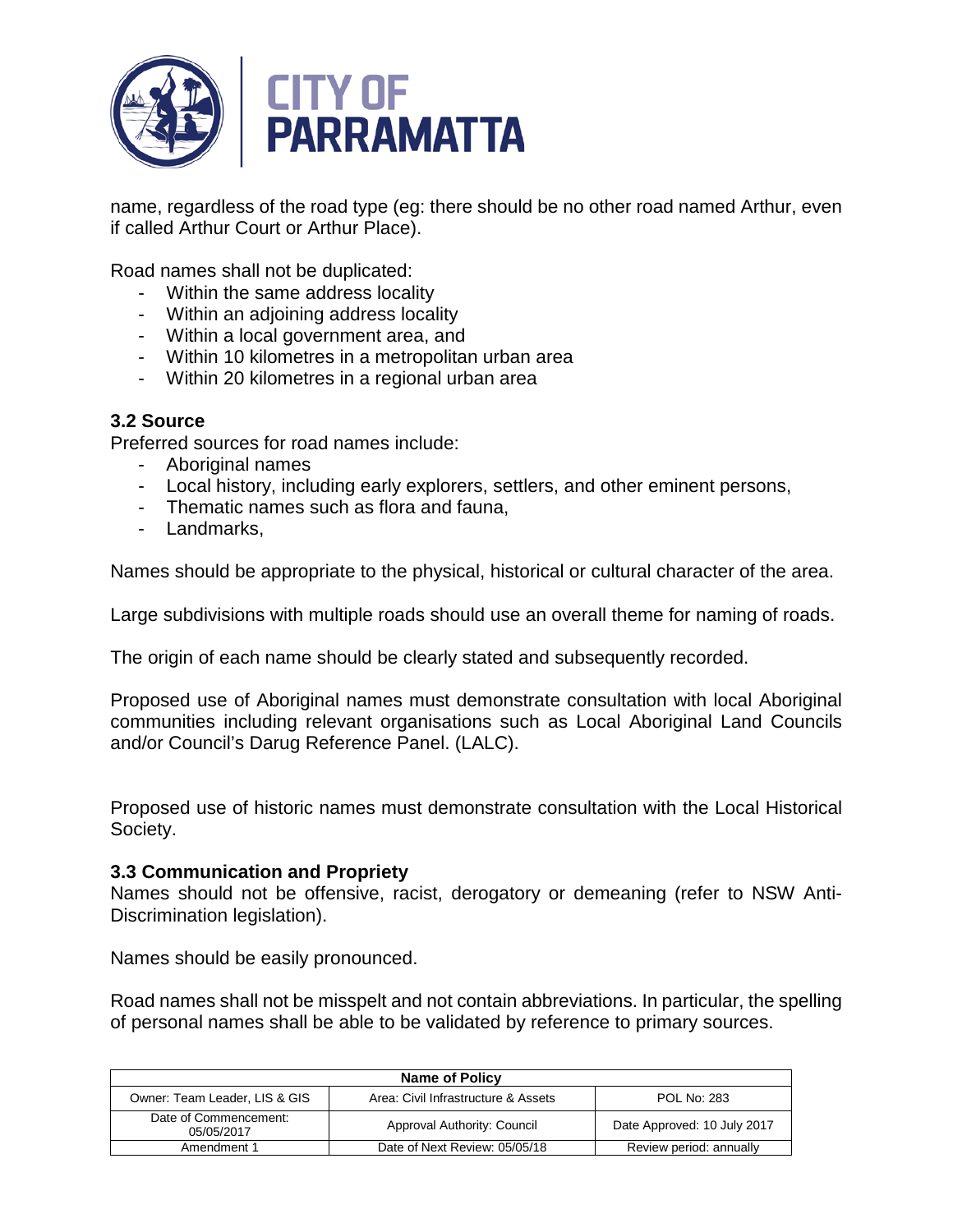

Commercial and business names shall not be used, particularly where the name can be construed to be promoting a business. However, business names no longer in use and which promote the heritage of an area are acceptable.

Road types shall not be used in the formation of a road name, for example Promenade Road, Court Street etc. even if the road type is also a surname.

The use of given or first names in conjunction with a surname is not normally acceptable, but may be considered if required to provide uniqueness for a significant name e.g. Robert Askin Drive might be acceptable if there is already an Askin Road. Names should be as short and simple as possible and preferably consisting of only one word plus the road type. It is recognised that some roads will require two words due to geographic relationship e.g. Pennant Hills Road.

Road names will not contain hyphens.

Road names will not use compass directions as prefix or suffix e.g. North or South.

Origin to Destination names, such as Bathurst-Oberon Road shall not be used.

#### **3.4 Road Extents**

The extent of a named road shall be defined by the formed road and shall include only a single section accessible by vehicles or pedestrians. Unconnected sections, such as where separated by an unbridged stream or physical barrier, shall be assigned separate names.

When a road extent is broken into separate sections by acquisition, redevelopment or redesign, the name shall only be retained on one section and the other section(s) renamed as part of the development process.

# **4. Procedure**

# **4.1Define Road Extent and Select Road Name**

All proposed road naming or renaming must be submitted in writing to Council including the contact name and address details of the requestor.

The request must provide supporting documents defining the extent and any proposed road names.

| Name of Policy                      |                                     |                             |  |
|-------------------------------------|-------------------------------------|-----------------------------|--|
| Owner: Team Leader, LIS & GIS       | Area: Civil Infrastructure & Assets | <b>POL No: 283</b>          |  |
| Date of Commencement:<br>05/05/2017 | Approval Authority: Council         | Date Approved: 10 July 2017 |  |
| Amendment 1                         | Date of Next Review: 05/05/18       | Review period: annually     |  |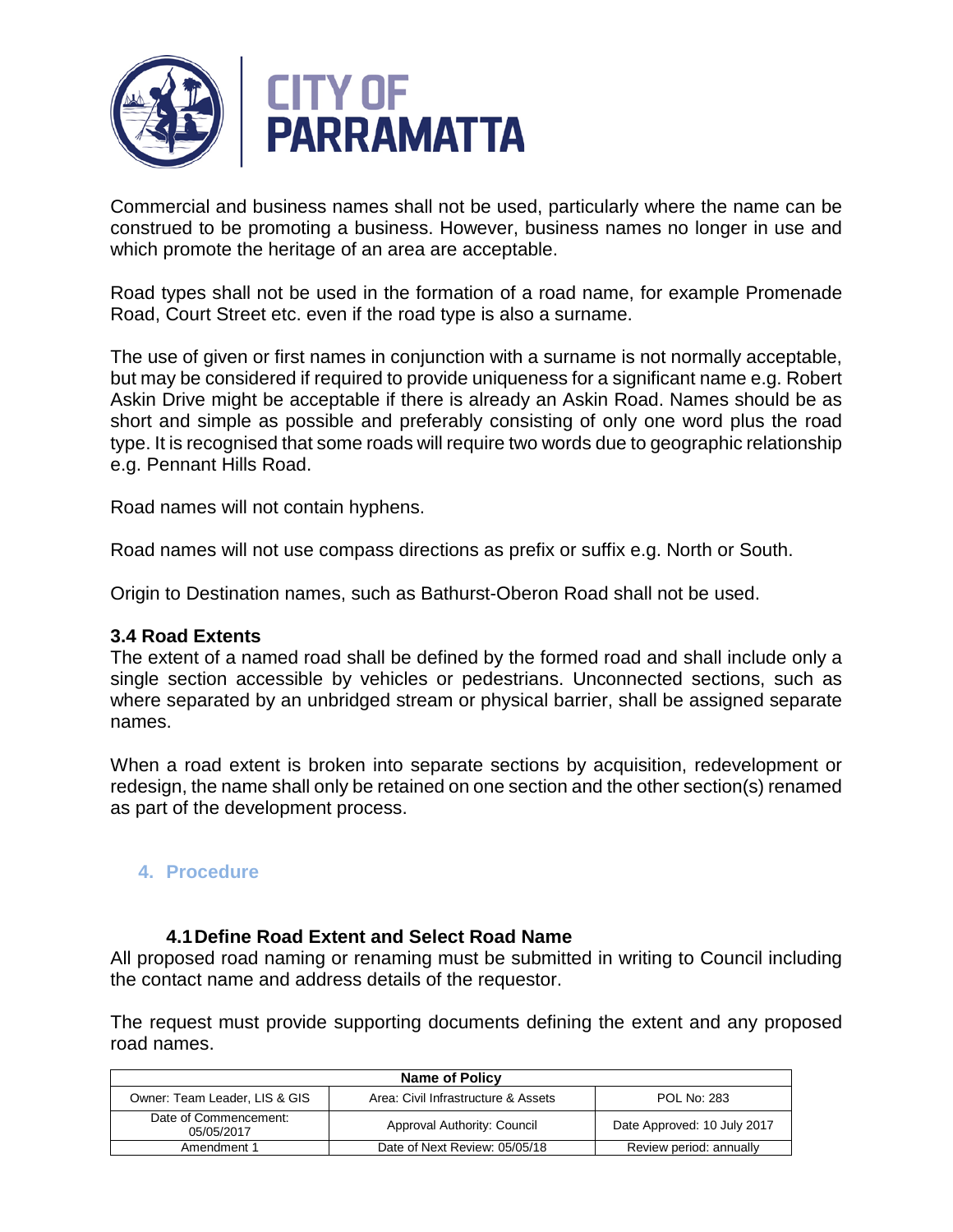

Proponents are advised to submit more than one name to Council to include in the proposal. This allows for alternative options if the preferred name is rejected.

Council will submit names to the Geographic Names Board (GNB) on the online road naming portal for approval.

# 4.2**Consultation and notification**

Council must consult with the immediate community which will be affected by a change to the road name or road type. The immediate community includes, but is not limited to, residents, ratepayers and businesses.

Council will need to consider all public submissions made during the consultation period, and if this occurred at the same time as notification to prescribed authorities, feedback from these groups must also be considered at this time.

Council will advertise the name in the local newspaper for a minimum period of 15 working days.

# 4.3**Council Resolution and Gazettal notice**

The naming proposal will be considered at a Council Meeting

If there are no objections, Council can prepare a gazettal notice on road naming portal, checked by the GNB. If gazettal document is correct, the GNB forwards to the NSW government gazette.

#### **4.4Signage**

Council arranges for the manufacture and installation for road signs other than those in new subdivision areas and private roads.

The subdivision developer is required to supply the road sign and maintain the street sign until Council accepts maintenance of the road as a public road. Proposed road names in new subdivisions must be submitted to Council as part of the subdivision approval process.

# **5. Associated documents**

Roads Act 1993 Geographical Names Act 1966 Local Government Art 1993 Roads (General) Regulation 2008

| Name of Policy                      |                                     |                             |
|-------------------------------------|-------------------------------------|-----------------------------|
| Owner: Team Leader, LIS & GIS       | Area: Civil Infrastructure & Assets | <b>POL No: 283</b>          |
| Date of Commencement:<br>05/05/2017 | Approval Authority: Council         | Date Approved: 10 July 2017 |
| Amendment 1                         | Date of Next Review: 05/05/18       | Review period: annually     |